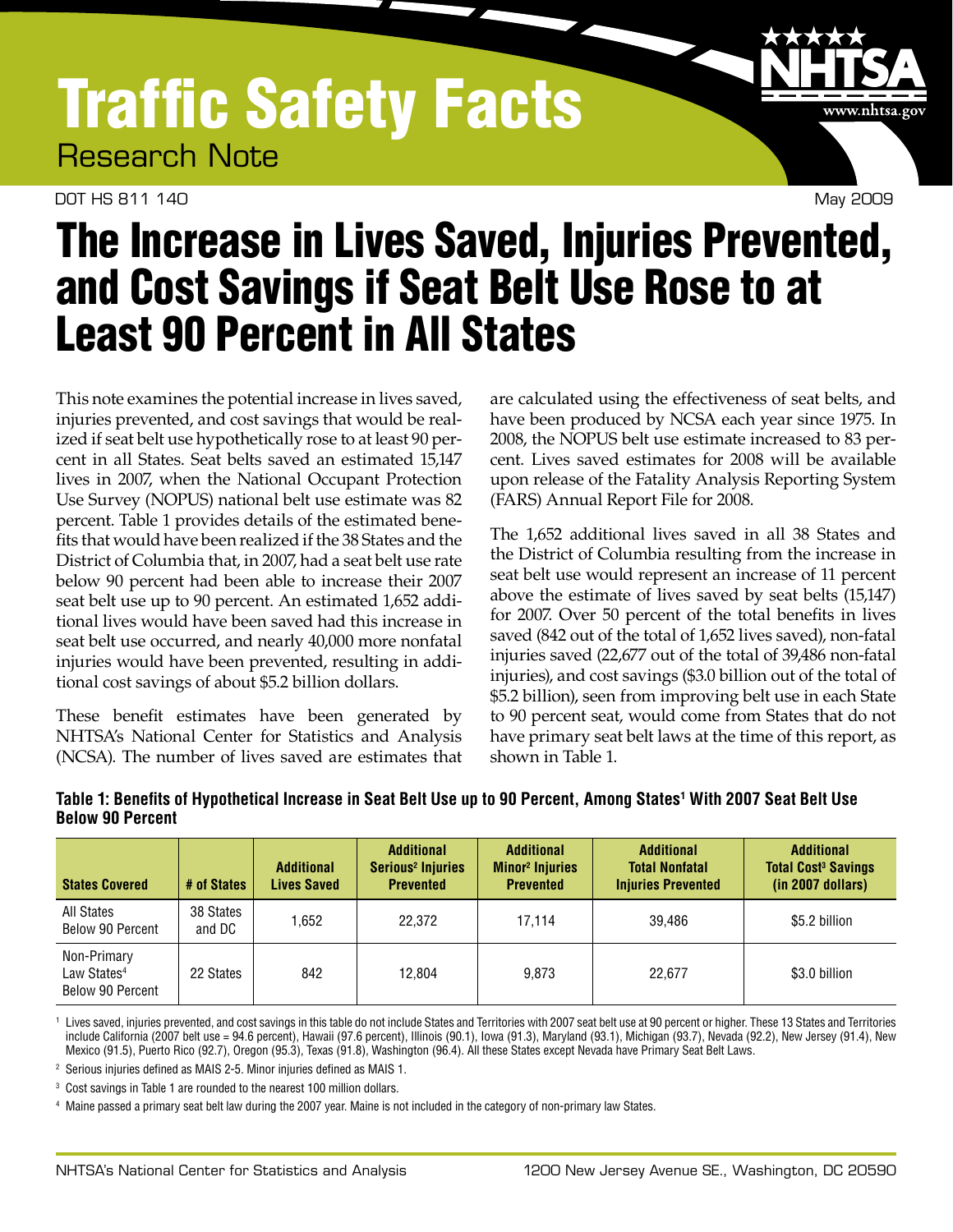Table 2 below displays the information from Table 1 individually for all States and the District of Columbia. The States without primary seat belt laws are *shaded*. The first column of Table 2 is the percentage point increase that would be required to push the seat belt use rate up to 90 percent. The second column displays the seat belt use reported in 2007. The 13 States and Territories with seat belt use above 90 percent were not included in Table 2. The belt use of these 13 States and Territories is listed immediately below Table 2.

**Table 2: Benefits of Hypothetical Increase in Seat Belt Use up to 90 Percent, Among States1 With 2007 Seat Belt Use Below 90 Percent.** States Without Primary Seat Belt Laws Are Shaded.

|                               | <b>Percentage</b>     |                               |                    | <b>Additional</b>     | <b>Additional</b>                 | <b>Additional</b>     | <b>Additional Total</b>         |
|-------------------------------|-----------------------|-------------------------------|--------------------|-----------------------|-----------------------------------|-----------------------|---------------------------------|
|                               | <b>Point Increase</b> | 2007 Seat Belt                | <b>Additional</b>  | Serious <sup>3</sup>  | <b>Minor<sup>3</sup></b> Injuries | <b>Total Nonfatal</b> | <b>Cost<sup>4</sup> Savings</b> |
| <b>State</b>                  | to Reach 90%          | Use Rate <sup>2</sup> $(\% )$ | <b>Lives Saved</b> | <b>Injuries Saved</b> | <b>Saved</b>                      | <b>Injuries Saved</b> | (in 2007 Dollars)               |
| Alabama                       | 7.7%                  | 82.3                          | 68                 | 489                   | 348                               | 837                   | \$131,554,000                   |
| Alaska                        | 7.6%                  | 82.4                          | $\overline{4}$     | $\overline{58}$       | 41                                | 99                    | \$17,936,000                    |
| Arizona                       | 9.1%                  | 80.9                          | $\overline{59}$    | $\overline{731}$      | $\overline{500}$                  | 1,231                 | \$176,879,000                   |
| Arkansas                      | 20.1%                 | 69.9                          | $\overline{82}$    | 856                   | 675                               | 1,531                 | \$178,930,000                   |
| Colorado                      | 8.9%                  | 81.1                          | $\overline{32}$    | 407                   | 280                               | 687                   | \$111,164,000                   |
| Connecticut                   | 4.2%                  | 85.8                          | 7                  | 182                   | 141                               | $\overline{323}$      | \$49,105,000                    |
| D.C.                          | 2.9%                  | 87.1                          | 1                  | $\overline{21}$       | $\overline{15}$                   | $\overline{35}$       | \$5,119,000                     |
| Delaware                      | 3.4%                  | 86.6                          | $\overline{3}$     | $\overline{46}$       | $\overline{33}$                   | $\overline{79}$       | \$11,282,000                    |
| Florida <sup>5</sup>          | 10.9%                 | 79.1                          | 184                | 2,580                 | 1931                              | 4,511                 | \$605,472,000                   |
| Georgia                       | 1.0%                  | 89.0                          | $\overline{13}$    | 189                   | 126                               | 315                   | \$43,848,000                    |
| Idaho                         | 11.5%                 | 78.5                          | $\overline{20}$    | 181                   | 124                               | 305                   | \$47,729,000                    |
| Indiana                       | 2.1%                  | 87.9                          | $\overline{15}$    | 194                   | 126                               | $\overline{320}$      | \$42,973,000                    |
| <b>Kansas</b>                 | 15.0%                 | 75.0                          | $\overline{44}$    | 446                   | 337                               | 783                   | \$115,336,000                   |
| Kentucky                      | 18.2%                 | 71.8                          | $\overline{97}$    | 1,105                 | $\overline{912}$                  | 2,017                 | \$253,368,000                   |
| Louisiana                     | 14.8%                 | 75.2                          | 98                 | 1,387                 | 1054                              | 2,442                 | \$274,347,000                   |
| Maine <sup>6</sup>            | 10.2%                 | 79.8                          | $\overline{13}$    | 194                   | 150                               | 344                   | \$44,096,000                    |
| <b>Massachusetts</b>          | 21.3%                 | 68.7                          | $\overline{46}$    | 1,655                 | 1475                              | 3,130                 | \$419,781,000                   |
| <b>Minnesota</b>              | 2.2%                  | 87.8                          | $\overline{15}$    | $\frac{175}{175}$     | $\overline{123}$                  | 298                   | \$48,985,000                    |
| <b>Mississippi</b>            | 18.2%                 | 71.8                          | 114                | 783                   | 626                               | 1,409                 | \$191,749,000                   |
| <b>Missouri</b>               | 12.8%                 | 77.2                          | 85                 | 1,003                 | 780                               | 1,783                 | \$239,168,000                   |
| <b>Montana</b>                | 10.4%                 | 79.6                          | $\overline{21}$    | 159                   | $\overline{112}$                  | $\overline{271}$      | \$42,471,000                    |
| <b>Nebraska</b>               | 11.3%                 | 78.7                          | $\overline{23}$    | 381                   | $\overline{281}$                  | 662                   | \$76,270,000                    |
| <b>New Hampshire</b>          | 26.2%                 | 63.8                          | $\overline{17}$    | $\overline{347}$      | $\overline{313}$                  | 661                   | \$84,267,000                    |
| <b>New York</b>               | 6.5%                  | 83.5                          | $\overline{47}$    | 1,453                 | 1090                              | 2,543                 | \$353,385,000                   |
| North Carolina                | 1.2%                  | 88.8                          | 15                 | 244                   | 169                               | 413                   | \$50,199,000                    |
| <b>North Dakota</b>           | 7.8%                  | 82.2                          | $\overline{8}$     | 60                    | 40                                | 100                   | \$16,248,000                    |
| Ohio                          | 8.4%                  | 81.6                          | 69                 | 1,682                 | 1294                              | 2,976                 | \$319,136,000                   |
| <b>Oklahoma</b>               | 6.9%                  | 83.1                          | $\overline{41}$    | 467                   | 305                               | $\overline{773}$      | \$100,996,000                   |
| Pennsylvania                  | 3.3%                  | 86.7                          | 33                 | 480                   | 359                               | 839                   | \$110,927,000                   |
| <b>Rhode Island</b>           | 10.9%                 | 79.1                          | $\overline{4}$     | $\overline{93}$       | $\overline{78}$                   | $\overline{171}$      | \$21,825,000                    |
| South Carolina                | 15.5%                 | 74.5                          | 108                | 1,006                 | $\overline{758}$                  | 1,764                 | \$246,702,000                   |
| <b>South Dakota</b>           | 17.0%                 | 73.0                          | $\overline{16}$    | 136                   | 99                                | 235                   | \$36,369,000                    |
| <b>Tennessee</b>              | 9.8%                  | 80.2                          | $\overline{85}$    | 894                   | 671                               | 1,565                 | \$207,770,000                   |
| <b>Utah</b>                   | 3.2%                  | 86.6                          | $\overline{7}$     | 105                   | 65                                | 170                   | \$21,701,000                    |
| <b>Vermont</b>                | 2.9%                  | 87.1                          | 1                  | $\overline{7}$        | $\overline{5}$                    | $\overline{12}$       | \$2,633,000                     |
| Virginia                      | 10.1%                 | 79.9                          | $\overline{72}$    | 1,093                 | 807                               | 1,901                 | \$262,219,000                   |
| <b>West Virginia</b>          | 0.4%                  | 89.6                          | $\mathbf{1}$       | $\overline{11}$       | $\overline{7}$                    | 19                    | \$2,355,000                     |
| <b>Wisconsin</b>              | 14.7%                 | 75.3                          | 67                 | 960                   | 780                               | 1,740                 | \$220,680,000                   |
| Wyoming                       | 17.8%                 | 72.2                          | $\overline{18}$    | $\overline{111}$      | $\overline{81}$                   | $\overline{192}$      | \$36,665,000                    |
| <b>United States Total</b>    |                       |                               | 1,652              | 22,372                | 17,114                            | 39,486                | \$5,221,638,000                 |
| <b>Non-Primary Law States</b> |                       |                               | 842                | 12,804                | 9,873                             | 22,677                | \$3,018,281,000                 |

1 States and Territories with 2007 seat belt use at 90 percent or higher are not included in this table. These 13 States and Territories include California (2007 seat belt use = 94.6 percent), Hawaii (97.6 percent), Illinois (90.1), Iowa (91.3), Maryland (93.1), Michigan (93.7), Puerto Rico (92.7), Nevada (92.2), New Jersey (91.4), New Mexico (91.5), Oregon (95.3), Texas (91.8), Washington (96.4). All these States and Territories except Nevada have primary seat belt laws.

2 State belt use rates for 2007 in this table were first published in NHTSA report DOT HS 810 949.

3 Serious injuries defined as MAIS 2-5. Minor injuries defined as MAIS 1.

4- Cost Savings rounded to the nearest thousand dollars.

<sup>5</sup> *Florida's Primary Belt Law goes into effect June 30, 2009.*

6 The citation phase for Maine's primary seat belt law went into effect April 1, 2008.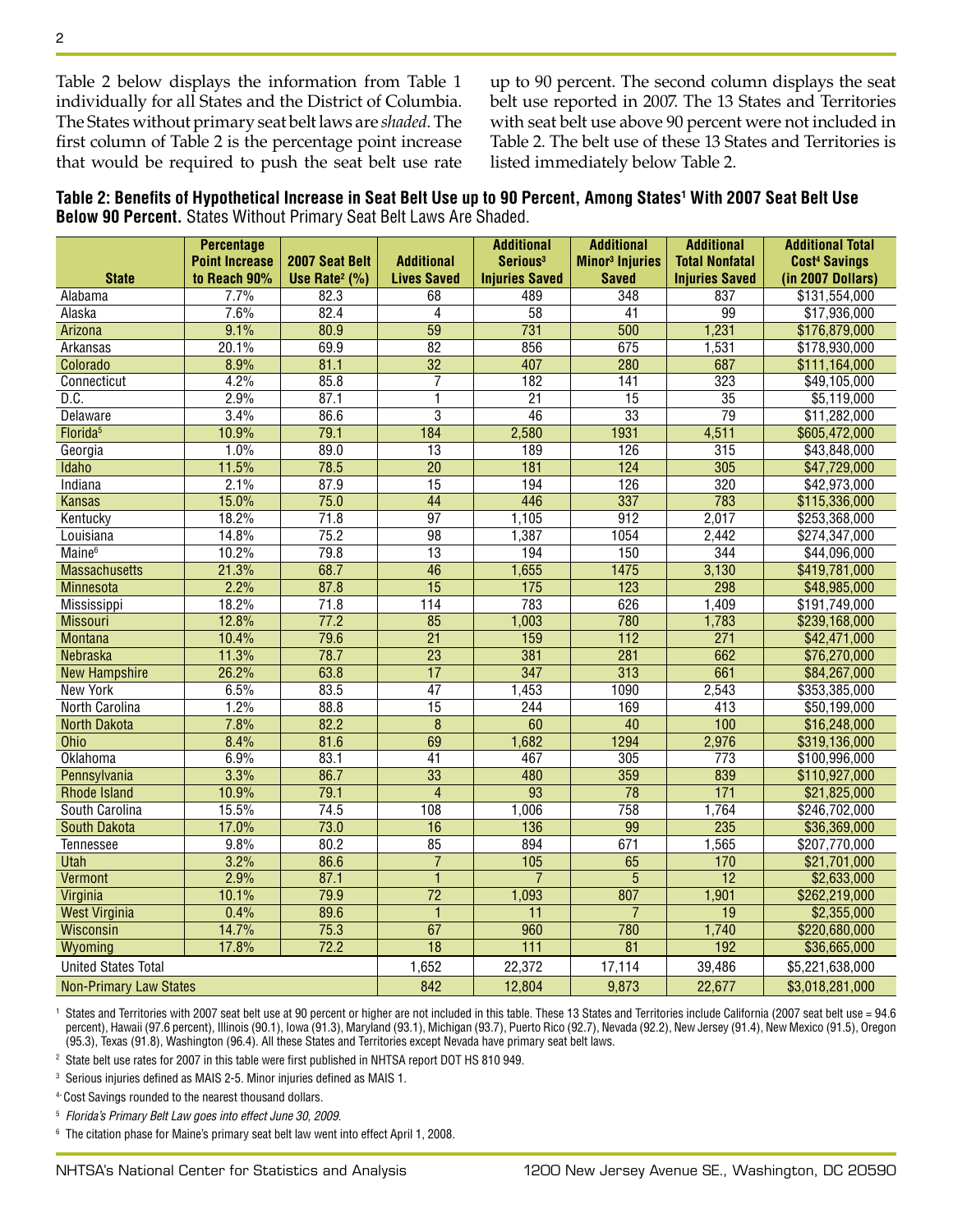As shown in Table 2, 100 additional lives would have been saved in three States if seat belt use would have improved to 90 percent in 2007. These States are Florida (184 additional lives saved by this increase in seat belt use), Mississippi (114 additional lives saved), and South Carolina (108 additional lives saved). Two other States, Louisiana (98 additional lives saved) and Kentucky (97 additional lives saved) would have saved nearly 100 additional lives each. These five States alone would have saved a total of over 600 lives if their seat belt use had been at 90 percent.

An increase in seat belt use up to 90 percent would have saved in excess of \$200 million each in 11 States in 2007, including Florida (\$605 million), Massachusetts (\$420 million), New York (\$353 million), Ohio (\$319 million), Louisiana (\$274 million), Virginia (\$262 million), Kentucky (\$253 million), South Carolina (\$247 million), Missouri (\$239 million), Wisconsin (\$221 million), and Tennessee (\$208 million).

These estimates in additional total cost savings are based on the methodology of the NHTSA technical report titled "The Economic Impact of Motor Vehicle Crashes, 2000," which can be viewed at http://wwwnrd.nhtsa.dot.gov/Pubs/809446.PDF. The costs are inflation-adjusted to represent dollar values for the year 2007. The cost components include productivity losses, medical costs, rehabilitation costs, legal and court costs, emergency services (such as medical, police, and fire services), insurance administration costs, and the costs to employers. Values for more intangible consequences such as physical pain or lost quality of life are not included in this estimate.

If seat belt use had reached 100 percent, then a total of 5,024 lives would have been saved in 2007. Nearly onethird (32.9%) of these 5,024 potential lives saved would be achieved with each State improving its seat belt use to 90 percent.

More information on 2007 lives saved estimates for each State can be viewed at http://www-nrd.nhtsa.dot. gov/Pubs/811049.PDF. This NHTSA document presents lives saved estimates for each State for child restraints, seat belts, frontal air bags, motorcycle helmets, and the minimum drinking age law.

While this Research Note focuses on the impact of improving seat belt use in each individual State up to 90 percent in 2007, Table 3 provides baseline estimates for lives saved and cost savings due to the *actual* seat belt use that was recorded for each State in 2007. This table includes States with 2007 seat belt use above 90 percent, as well as States with seat belt use below 90 percent. The total United States cost savings is \$74.4 billion, with \$21.6 billion coming from States that don't have a primary seat belt law. The total lives saved estimate is 15,147, with 4,401 lives saved in States that don't have a primary seat belt law.

The far right column in Table 3 is a subset of the lives saved in the 13 States and Territories with seat belt use in 2007 over 90 percent. This column shows the estimate for the number of lives saved in these 13 States and Territories that is due to seat belt use being above 90 percent. For example, 123 lives were saved in California (2007 seat belt use of 94.6%) due to their seat belt use being 4.6 percentage points above 90 percent. These 123 lives are a subset of the total number of 1,791 lives saved in California. A total of 301 lives were saved by these 13 States and Territories having seat belt use above the baseline of 90 percent in 2007.

**U.S. Department** 

of Transportation

**National Highway Traffic Safety Administration** 

This Research Note was written by Marc Starnes, Mathematical Statistician and Lawrence Blincoe, Division Chief, Regulatory Analysis Divsion, of the National Center for Statistics and Analysis (NCSA), NHTSA. For any questions on this Research Note e-mail NCSAWEB@dot.gov.